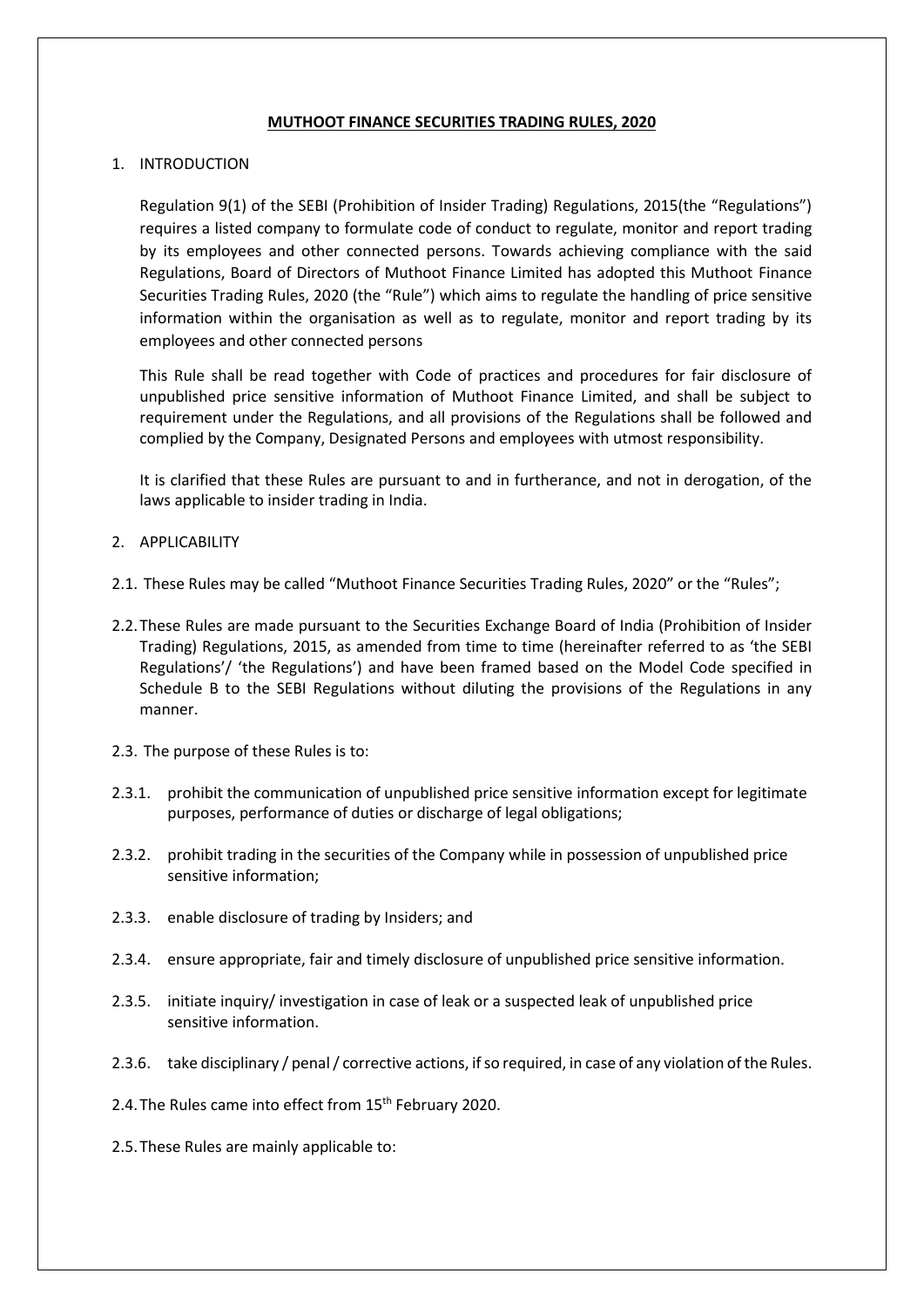- 2.5.1. Insiders including Designated Persons (defined hereinafter) and
- 2.5.2. Immediate Relatives of the persons stated in 2.5.1 above.
- 2.6.It is important to observe these Rules in its true spirit.
- 3. DEFINITIONS
	- 3.1.Board of Directors or Board Board means the collective body of Directors of the Company.

# 3.2.Company

Company for the purpose of these Rules means Muthoot Finance Limited.

3.3.Committee

Committee means the Audit Committee of the Board or such other Committee as may be nominated by the Board for the purpose of these Rules.

3.4.Compliance Officer

The Company has appointed the Company Secretary as the Compliance Officer for the purposes of the Rules and the SEBI Regulations, who shall work under the guidance of the Managing Director and the Chief Financial Officer and report to the Board of Directors.

# 3.5.Designated Person(s)

Designated Person(s) means:

- 3.5.1 All Promoters, Directors & Key Managerial Personnel;
- 3.5.2 All employees in the rank of Joint General Manager and above and heads of various departments / functions;
- 3.5.3 All employees in the Finance, Treasury and Accounts & Taxation Departments but excluding employees in the grades Junior Manager and below
- 3.5.4 All employees in the IT Department but excluding employees in the grades Assistant Manager and below;
- 3.5.5 All employees in the Business Development & Analytics functions but excluding employees in the grades Assistant Manager and below
- 3.5.6 All employees in the following functions:
	- Secretarial
	- Legal
	- Investor Relations
	- Corporate Communications and
- 3.5.7 All Personal Secretaries/Executive Assistants, of persons mentioned under clause 3.5.1 and 3.5.2, if they are employees of the Company.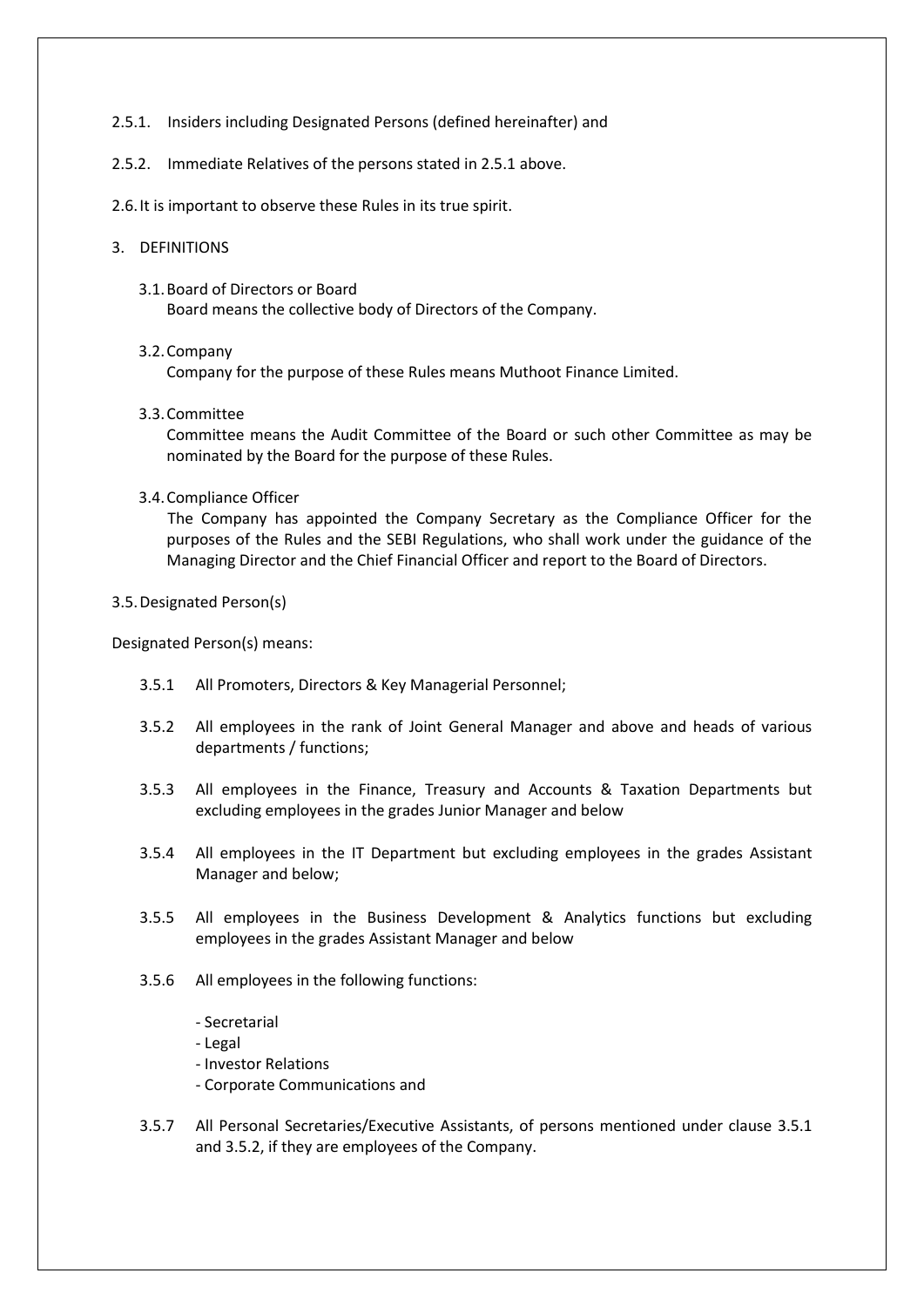- 3.5.8 The following persons of the Material Subsidiary(ies) of the Company:
	- a) Directors
	- b) All employees in the grade of Managers and above in the Finance, Accounts & Taxation Function, Legal and Secretarial Functions
- 3.5.7. Such other employees/persons as may be designated by the Board or the Committee or the Managing Director & Chief Executive Officer of the Company from time to time, to whom these trading restrictions shall be applicable, keeping in mind the objectives of these Rules.

### 3.6. Employee

Employee means an employee of Muthoot Finance Limited and shall include any person deputed by Muthoot Finance Limited to any subsidiary entity, trainees and temporary staff.

3.7. Free Period

Free Period means any Period other than the Prohibited Period.

3.8. Generally Available Information The term "Generally Available Information" means information that is accessible to the public on a non-discriminatory basis.

#### 3.9. Immediate Relative

Immediate Relative means:

(i) a spouse of a person and

(ii) child, parent and sibling of such person or of the spouse, any of whom is either dependent financially on such person, or consults such person in taking decisions relating to trading in securities.

*Note : It is hereby clarified that "Spouse" of a person will be considered immediate relative irrespective of whether he/she is financially dependent or consults such person in taking decisions relating to trading in securities.* 

3.10. Insider

Insider means any person who is:

(i) a connected person ; or

(ii) in possession of or having access to unpublished price sensitive information.

## 3.11. The term "*Connected Person"* referred in this definition of Insider means:

- *(i)* any person who is or has during the six (6) months prior to the concerned act been associated with the Company, directly or indirectly, in any capacity including the following, that allows such person, directly or indirectly, access to unpublished price sensitive information or is reasonably expected to allow such access:
	- a. by reason of frequent communication with its officers; or
	- b. by being in any contractual, fiduciary or employment relationship; or
	- c. by being a director, officer or an employee of the company; or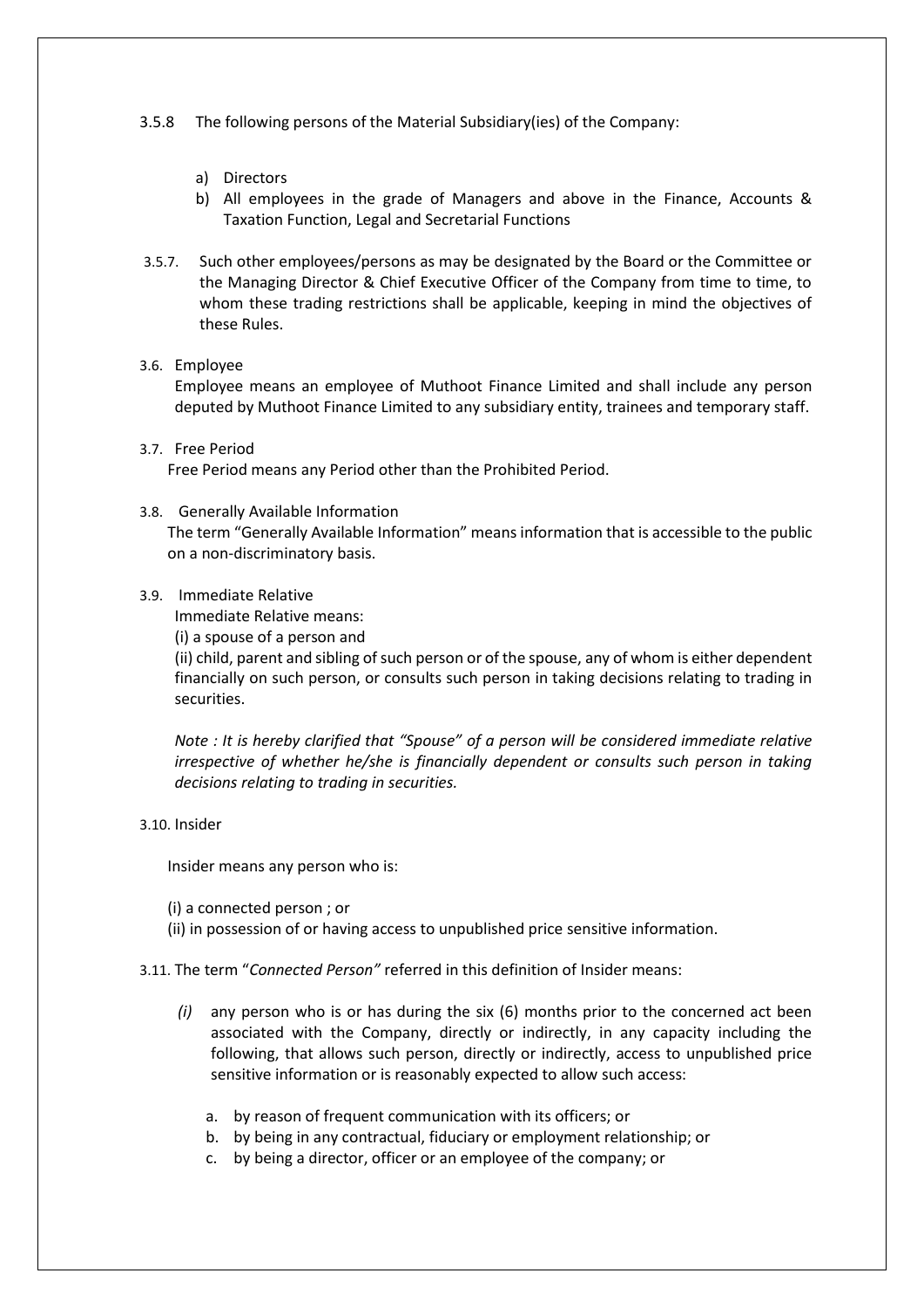- d. holds any position including a professional or business relationship between himself and the company whether temporary or permanent.
- 3.12. Deemed to be a Connected Person

The persons falling within the following categories shall be deemed to be connected persons unless the contrary is established

a.an immediate relative of connected persons specified in clause 3.11 or

- b.a holding company or associate company or subsidiary company or
- c. an intermediary as specified in section 12 of the Securities and Exchange Board of India Act, 1992 or an employee or director thereof or
- d.an investment company, trustee company, asset management company or an employee or director thereof or
- e.an official of a stock exchange or of clearing house or corporation or
- f. a member of board of trustees of a mutual fund or a member of the board of directors of the asset management company of a mutual fund or is an employee thereof or
- g.a member of the board of directors or an employee, of a public financial institution as defined in section 2 (72) of the Companies Act, 2013 or
- h.an official or an employee of a self-regulatory organization recognised or authorized by the Board or
- i. a banker of the company or
- j. a concern, firm, trust, Hindu undivided family, company or association of persons wherein a director of a company or his immediate relative or banker of the company, has more than ten per cent. of the holding or interest;
- 3.13. Key Managerial Personnel or KMP

Key Managerial Personnel or KMP means the following officers of the Company:

- a. Managing Director & Chief Executive Officer;
- b. Chief Financial Officer;
- c. Company Secretary;
- d. Such other officer as may be designated by the Board as a KMP and
- e. Such other officer as may be prescribed under the Companies Act, 2013.

3.14. Managing Director & Chief Executive Officer or MD & CEO

MD & CEO means the Managing Director and Chief Executive Officer appointed by the Company as such.

3.15. Material Subsidiary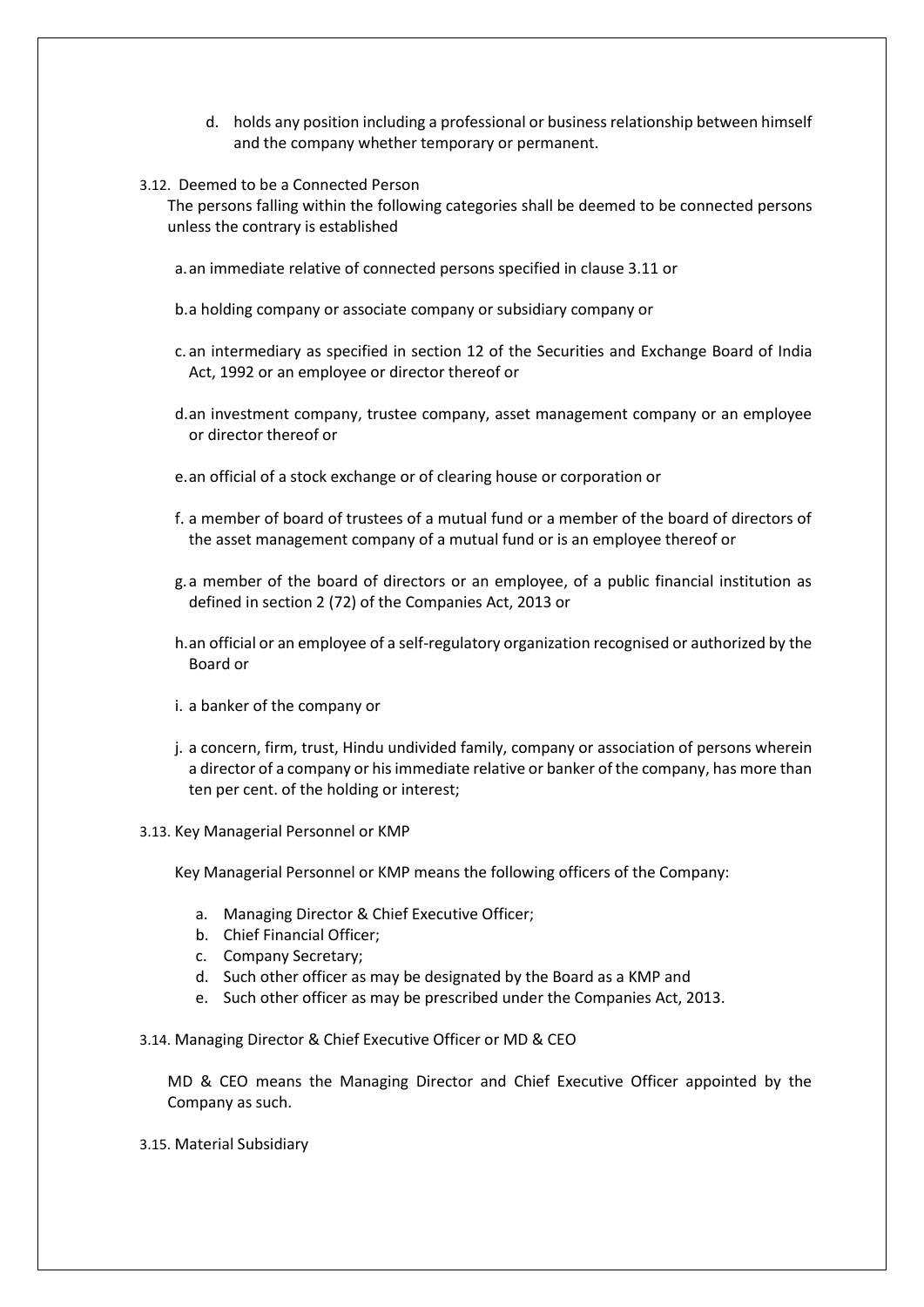A subsidiary in relation to the Company shall be considered as "material", if its income or net worth exceeds ten percentage of the consolidated income or net worth respectively of the Company in the immediately preceding accounting year.

3.16. Officer

Officer includes any director, manager or key managerial personnel or any person in accordance with whose directions or instructions the Board of Directors or any one or more of the directors is or are accustomed to act.

3.17. Prohibited Period

3.17.1. Prohibited Period shall mean the following:

| a. | of<br>announcement<br>In.<br>respect<br>ot<br>Quarterly/Half Yearly/ Yearly Financial<br>Results by the Company | The period commencing from the end of every<br>quarter and ending forty-eight hours after the<br>financial results for the respective quarter/half<br>year/year, as the case may be, is made generally<br>available by the Company.                                                                                                                                      |
|----|-----------------------------------------------------------------------------------------------------------------|--------------------------------------------------------------------------------------------------------------------------------------------------------------------------------------------------------------------------------------------------------------------------------------------------------------------------------------------------------------------------|
|    |                                                                                                                 | ILLUSTRATION:<br>For the quarter ended September 30, 2019:<br>Date of commencement of Prohibited Period:<br>End of Day on September 30, 2019                                                                                                                                                                                                                             |
|    |                                                                                                                 | Date of conclusion of Prohibited Period: 48<br>hours after the Financial Results are made<br>generally available by the Company.                                                                                                                                                                                                                                         |
|    |                                                                                                                 | or<br>Such other period as may be specified by the<br>Compliance Officer from time to time after<br>consultation with the MD & CEO or as may be<br>directed by the Board or the Committee.                                                                                                                                                                               |
| b. | In respect of UPSI other than (a) above                                                                         | Such period as the Compliance Officer, after<br>consultation with the MD & CEO or as directed<br>by the Board or the Committee, declares as a<br>prohibited period, when the Compliance Officer<br>determines that a designated person or class of<br>designated persons can reasonably be expected<br>to have possession of unpublished price<br>sensitive information. |
|    |                                                                                                                 | Such prohibited period shall end 2 trading days<br>unpublished<br>after<br>the<br>price<br>sensitive<br>information is made generally available by the<br>Company.                                                                                                                                                                                                       |

## 3.18. Promoter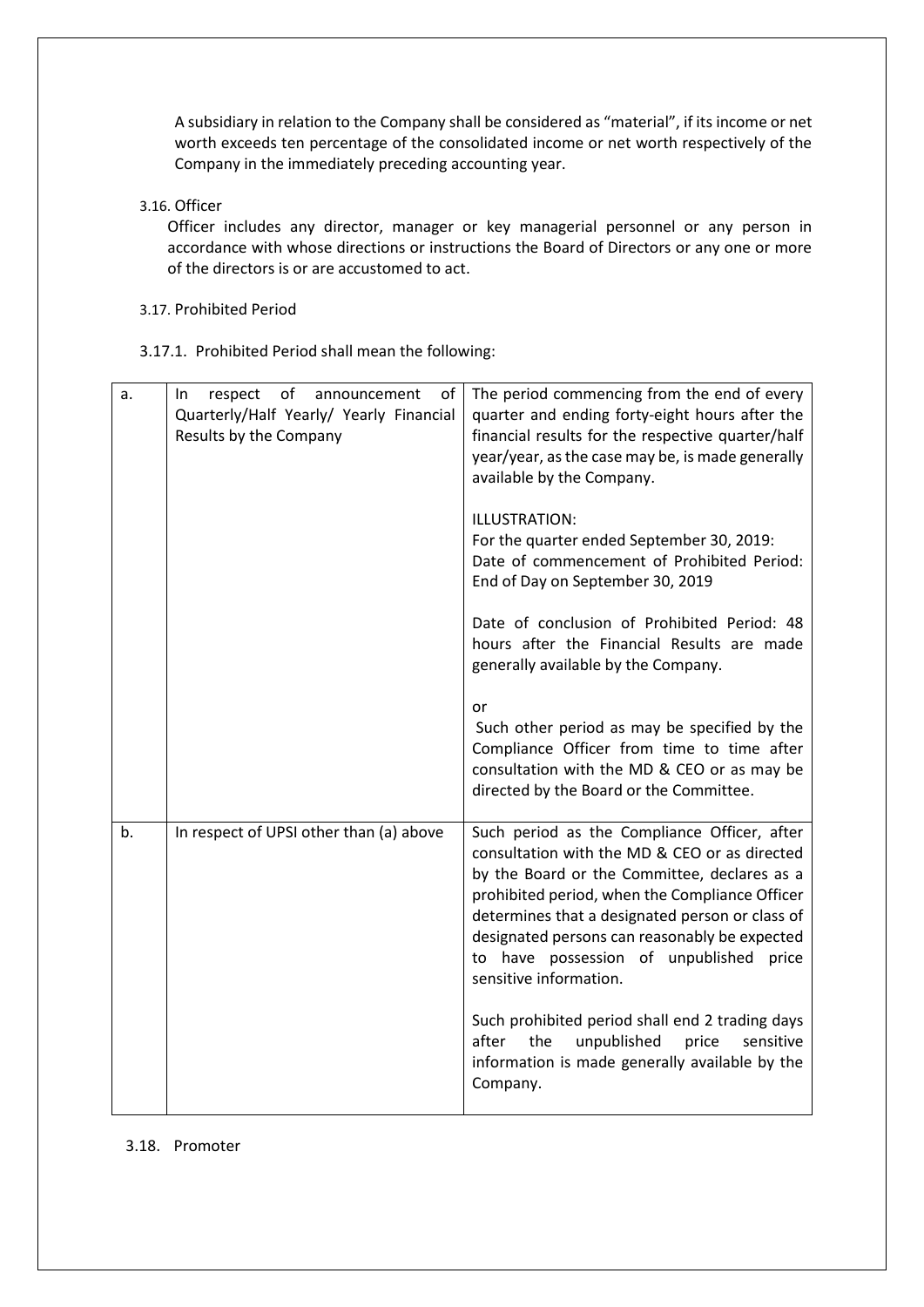Promoter means Promoter as defined under the Securities and Exchange Board of India (Issue of Capital and Disclosure Requirements) Regulations, 2018, as amended from time to time and shall include Promoter Group as defined therein.

3.19. Rules

Rules means the Muthoot Finance Securities Trading Rules, 2020 as amended from time to time.

3.20. SEBI

SEBI means the Securities Exchange Board of India.

3.21. SEBI Act

SEBI Act means the Securities & Exchange Board of India Act, 1992

3.22. SEBI Regulations

SEBI Regulations means the SEBI (Prohibition of Insider Trading) Regulations, 2015, as amended from time to time.

3.23. SEBI LODR Regulations

SEBI LODR Regulations means the SEBI (Listing Obligations and Requirements) Regulations, 2015, as amended from time to time.

3.24. SEBI Takeover Regulations

SEBI Takeover Regulations means the SEBI (Substantial Acquisition of Shares and Takeovers) Regulations, 2011, as amended from time to time.

3.25. Securities

Securities shall have the meaning assigned to it under the Securities and Exchange Board of India (Prohibition of Insider Trading) Regulations, 2015 or any modification thereof except units of a mutual fund;

3.26. Subsidiary

Subsidiary shall have the same meaning as defined under section 2(87) of the Companies Act, 2013.

3.27. Trading day

Trading day means a day on which the recognized stock exchanges are open for trading;

3.28. Trading in Securities

Trading in securities means and includes: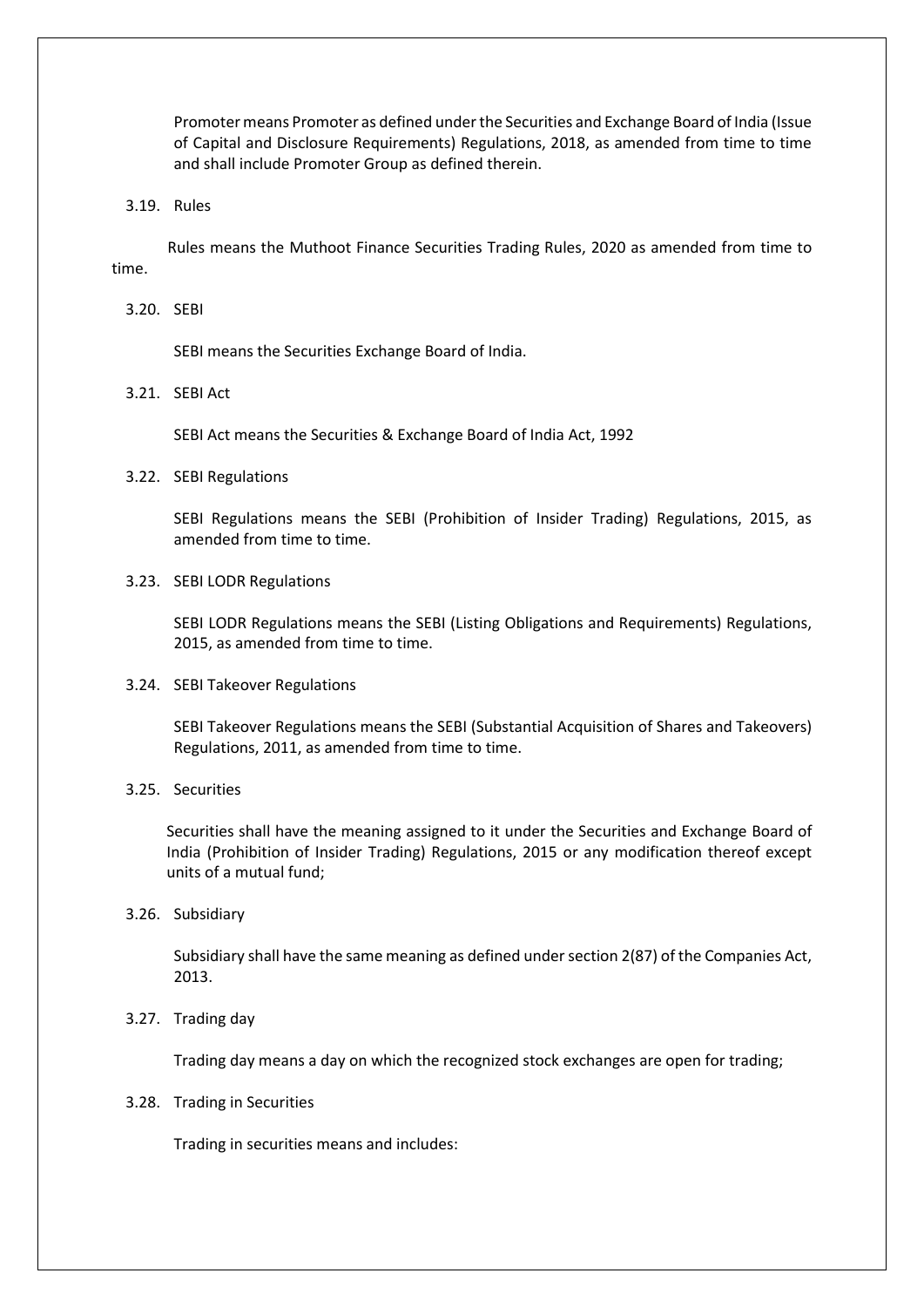- a) Subscribing, buying, selling, dealing or agreeing to subscribe, buy, sell or deal in any security of the Company and "trade" shall be construed accordingly;
- b) Pledging of the securities of the Company including revocation/invocation of the pledge
- c) a gratuitous transfer of any securities of the Company;
- d) trading in the securities of the Company through a portfolio management account whether discretionary or otherwise and on the basis of investment advice rendered by any other investment advisor.

*Provided that* the above sub-rule would not apply to dealing through Mutual Funds.

3.29. Unpublished Price Sensitive Information or UPSI

UPSI means any information, relating to the Company or its securities, directly or indirectly, that is not generally available which, upon becoming generally available, is likely to materially affect the price of the securities and shall be, ordinarily including but not restricted to, the information relating to the following:-

- i. financial results;
- ii. dividends;
- iii. change in capital structure;
- iv. corporate actions like mergers, de-mergers, acquisitions, delistings, disposals and expansion of business and such other transactions;
- v. changes in key managerial personnel and
- vi. material events in accordance with the Company's Policy for Determination of Materiality of Events or Information

Words and expressions used and not defined in these Rules but defined in the "SEBI LODR Regulations", the SEBI Act, 1992 (15 of 1992), the Securities Contracts (Regulation) Act, 1956 (42 of 1956), the Depositories Act, 1996 (22 of 1996) or the Companies Act, 2013 (18 of 2013), and rules and regulations made thereunder, as amended from time to time, shall have the meanings respectively assigned to them in those legislations.

These Rules will be governed by the applicable laws and any provision(s), if not specifically provided herein, will operate as per the provisions of applicable laws.

# 4. RESTRICTION ON COMMUNICATION AND TRADING BY INSIDERS

# 4.1.RESTRICTION ON COMMUNICATION OR PROCUREMENT OF UPSI

- 4.1.1. No insider shall communicate, provide, or allow access to any UPSI, relating to the Company or its securities listed or proposed to be listed, to any person including other insiders except where such communication is in furtherance of legitimate purposes, performance of duties or discharge of legal obligations.
- 4.1.2. No person shall procure from or cause the communication by any insider of UPSI, relating to the Company or its securities listed or proposed to be listed, except in furtherance of legitimate purposes, performance of duties or discharge of legal obligations.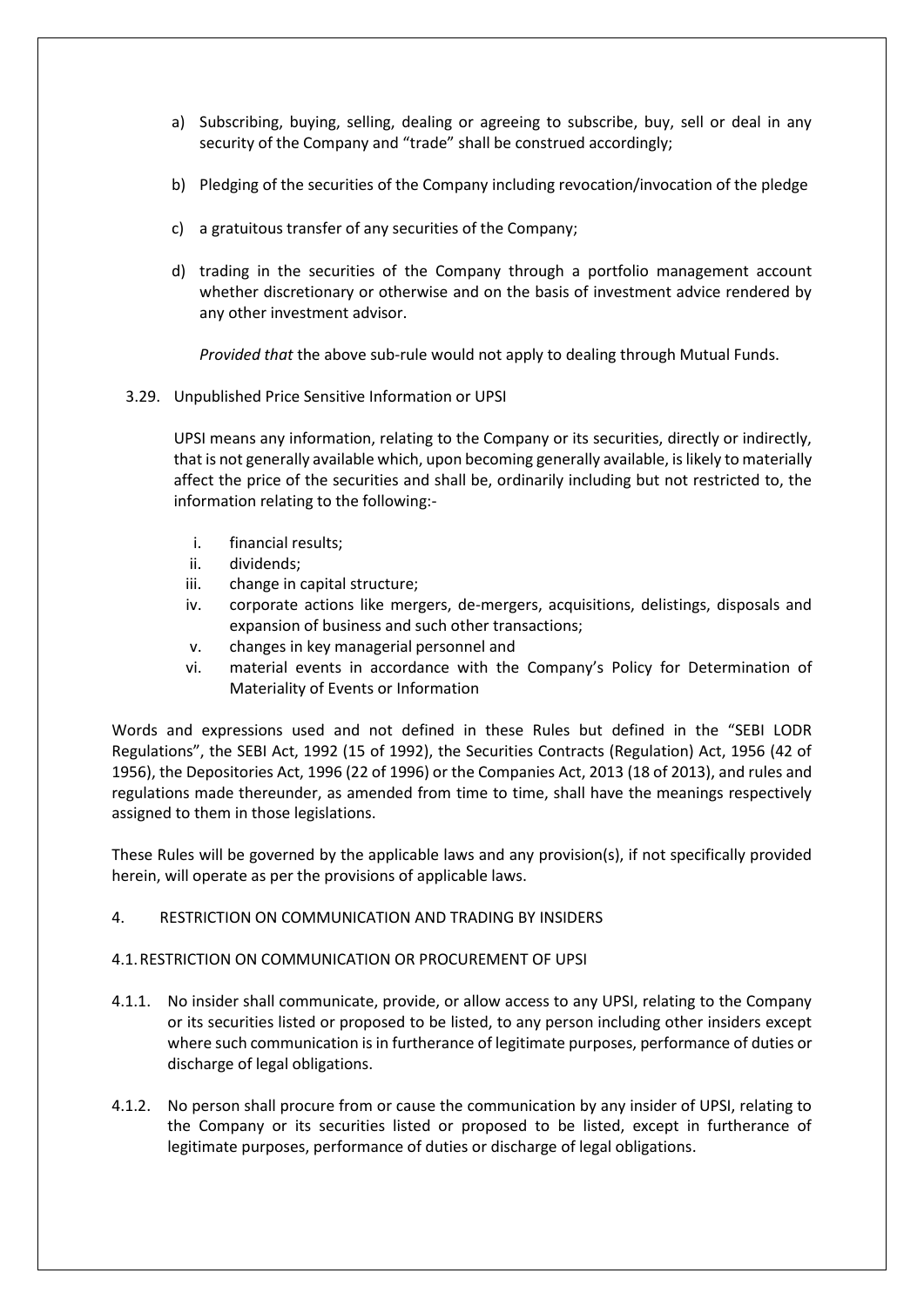- 4.1.3. A policy for determination of "legitimate purpose" is covered under the code of practices and procedures for fair disclosure of unpublished price sensitive information.
- 4.1.4. Insiders should handle the UPSI with care and deal with the UPSI when transacting their business on a "need to know" basis.

"Need to know" basis would infer disclosure of UPSI only to those within or outside the Company who need the information to discharge their duty and whose possession of such information will not, in any manner, give rise to a conflict of interest or likelihood of the misuse of the information.

- 4.1.5. UPSI may be communicated, provided, allowed access to or procured, in connection with a transaction that would:–
	- (a) entail an obligation to make an open offer under the SEBI Takeover Regulations where the Board is of informed opinion that the sharing of such UPSI is in the best interests of the Company;
	- (b) not attract the obligation to make an open offer under the SEBI Takeover Regulations but where the Board is of informed opinion that the sharing of such UPSI is in the best interests of the Company and the information that constitutes UPSI is disseminated to be made generally available at least two (2) trading days prior to the proposed transaction being effected in such form as the Board may determine to be adequate and fair to cover all relevant and material facts to rule out any information asymmetry in the market.
- 4.1.6. For purposes of clause 4.1.5., the Board shall require the parties to execute agreements to contract confidentiality and non-disclosure obligations on the part of such parties and such parties shall keep information so received confidential, except for the purpose of Clause 4.1.5., and shall not otherwise trade in securities of the company when in possession of UPSI.

### 4.2.PROHIBITION ON TRADING WHILE IN POSSESSION OF UPSI

4.2.1. No Insider shall trade in the securities of the Company listed or proposed to be listed when in possession of UPSI.

In the case of Connected Persons, the onus of establishing that they were not in possession of UPSI, shall be on such Connected Persons.

4.2.2. Trading in the securities of other companies

While discharging their role, employees may become aware of any UPSI relating to the Company's clients, customers, suppliers or joint ventures. Such employees shall not deal in the securities of such client, customers, supplier or joint venture companies if they possess any UPSI in relation to that other company.

For example, if a person is aware that the Company is close to or is negotiating a significant/material investment or any corporate structuring transaction or an alliance with another company or any contract or transaction which qualifies to be UPSI, he should not deal in the securities of either Muthoot Finance Limited or of the other company.

# 4.3.PROHIBITION ON TRADING DURING PROHIBITED PERIOD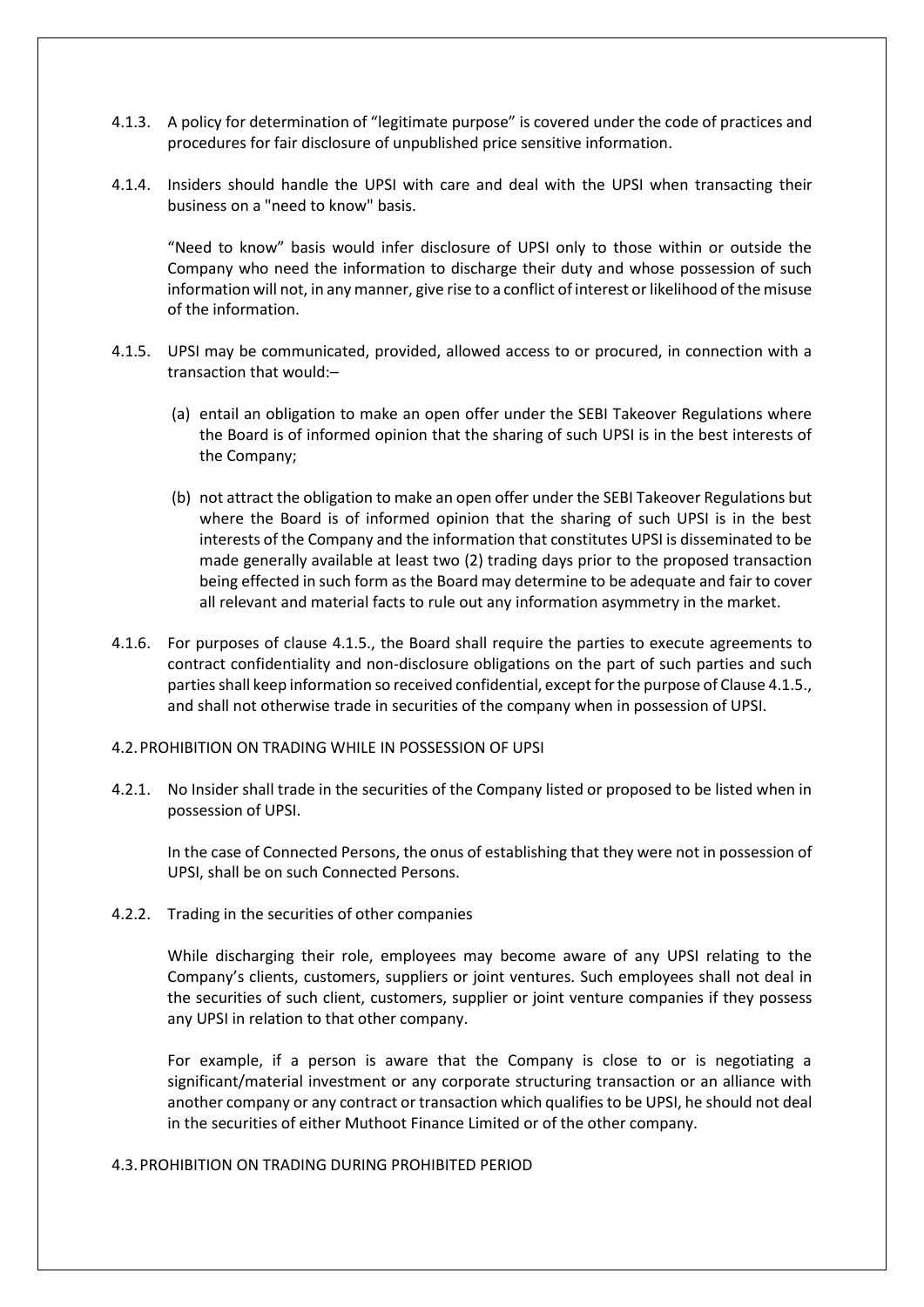- 4.3.1. Designated Persons/class of designated persons (including their immediate relatives) shall not deal in the securities of the Company during the Prohibited Period or sell shares allotted upon exercise of such stock options.
- 4.3.2. The restrictions in the Prohibited Period shall not be applicable to the following transactions:
- 4.3.2.1. off-market *inter-se* transfer between insiders who were in possession of the same unpublished price sensitive information without being in breach of these Rules or SEBI Regulations and both the parties have made a conscious and informed trade decision.

Provided that such unpublished price sensitive information is not obtained under Rule 4.1.5 of these Rules.

Provided further that such off-market trades shall be reported by the insiders to the Company within two working days. The Company shall notify the particulars of such trades to the stock exchanges within two trading days from receipt of the disclosure or from becoming aware of such information;

4.3.2.2. transaction carried out through the block deal window mechanism between persons who were in possession of the unpublished price sensitive information without being in breach of these Rules and the SEBI Regulations and both the parties have made a conscious and informed trade decision;

Provided that such unpublished price sensitive information is not obtained by either person under Rule 4.1.5 of these Rules of these regulations;

- 4.3.2.3. transaction carried out pursuant to a statutory or regulatory obligation to carry out a bona fide transaction;
- 4.3.2.4. transaction undertaken pursuant to the exercise of stock options issued by the Company;
- 4.3.2.5. the trades are pursuant to a trading plan set up as per the SEBI Regulations;
- 4.3.2.6. pledge of shares for a bonafide purpose such as raising of funds, subject to pre-clearance in accordance with Rule 4.5 of the Rules; and
- 4.3.2.7. transactions undertaken in accordance with the respective regulations made by SEBI such as acquisition by conversion of warrants or debentures, subscribing to rights issue, further public issue, preferential allotment or tendering of shares in a buyback offer, open offer, delisting offer.

# 4.4.MINIMUM HOLDING PERIOD/OPPOSITE TRANSACTION

- 4.4.1. Designated Persons (including their immediate relatives) who buy or sell securities shall not enter into an opposite transaction during the next 6 (six) months following the prior transaction (hereinafter called "Opposite Transaction"). However, the restriction on Opposite Transaction shall not apply to:
	- a) the exercise of options granted under ESOP Plan announced by the Company from time to time;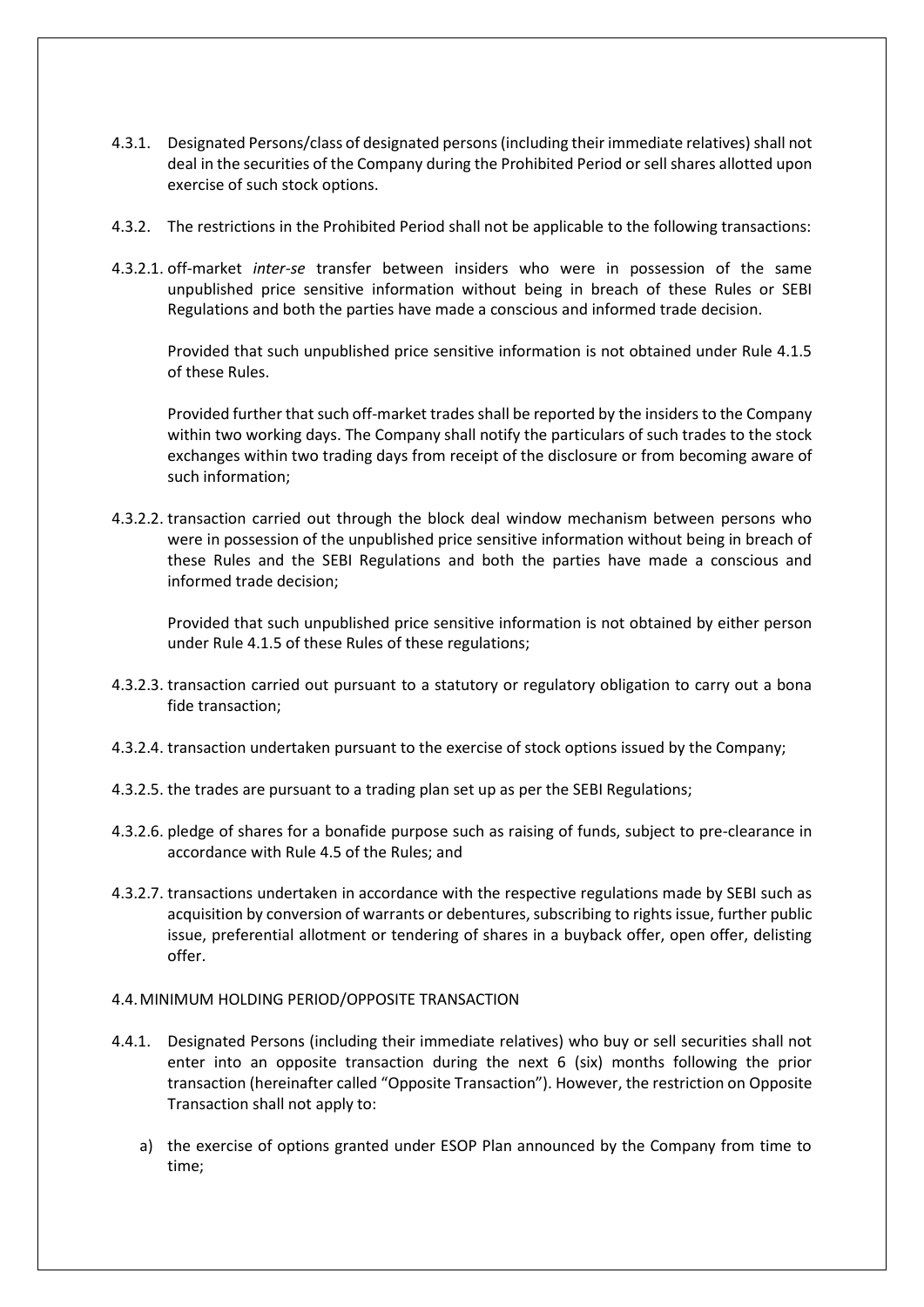- b) the sale of shares acquired under ESOP Plan, provided that the Designated Person is not in possession of UPSI at the time of such sale. However, once the shares acquired under the ESOP Plan are sold by the person, any subsequent purchase (other than exercise of ESOPs) will be subject to the aforesaid restriction of Opposite Transaction.
- c) buy back offers, open offers, rights issues, Further Public Offers, bonus, exit offers etc.
- 4.4.2. The Compliance Officer or MD & CEO or the Committee, as the case may be, is empowered to grant relaxation from the strict application of the minimum holding period, for reasons to be recorded in writing in this regard, based on an application made by the Designated Person, provided such waiver does not violate the SEBI Regulations.
- 4.4.3. In case an Opposite Transaction is executed, inadvertently or otherwise, in violation of such a restriction, the profits from such trade shall be liable to be disgorged for remittance to SEBI for credit to the Investor Protection and Education Fund administered by SEBI under the applicable law.
- 4.4.4. Designated Persons (including their immediate relatives) shall not take positions in derivative transactions in the securities of the Company at any time.
- 4.4.5. Designated Persons (including their immediate relatives) are strictly prohibited from entering into speculative transactions in the securities of the Company.

# 4.5.PRE CLEARANCE OF TRADES

4.5.1. Every Designated Person (including his immediate relative) who intends to trade in the securities of the Company, shall seek pre-clearance of transactions(s) before entering into such transaction(s) as per the pre-clearance procedure described hereafter, if the value of the securities traded, whether in one transaction or a series of transactions over any calendar quarter, aggregates to a traded value in excess of Rs. 10 Lacs.

| Mr. X (Designated             | During<br>quarter   | Assuming                  | Traded<br>value<br>οf |
|-------------------------------|---------------------|---------------------------|-----------------------|
| holds<br>Person)              | ended June, 2015    | Muthoot's<br>Share        | shares would be Rs.   |
| 25,000<br>equity              |                     | Price was Rs. 380         | 3,80,000              |
| the<br>shares<br>οf           |                     |                           |                       |
| Company<br>as<br>at           |                     |                           |                       |
| March 31, 2015. Mr.           |                     |                           |                       |
| X intends to sell             |                     |                           |                       |
| 5,000 equity shares           |                     |                           |                       |
| in three lots<br>as           |                     |                           |                       |
| under:<br>Lot<br>$\mathbf{1}$ |                     |                           |                       |
| comprising<br><i>1,000</i>    |                     |                           |                       |
| equity shares                 |                     |                           |                       |
| Lot 2 comprising              | During<br>quarter   | Assuming                  | Traded<br>value<br>of |
| 2,000 equity shares           | ended June, 2015    | Muthoot's<br><b>Share</b> | shares would be Rs.   |
|                               |                     | Price was Rs. 385         | 7,70,000              |
| 3<br>comprising<br>Lot        | During<br>quarter   | Assuming                  | Traded<br>value<br>оf |
| 2,000<br>balance              | ended<br>September, | Muthoot's<br>Share        | shares would be Rs.   |
| equity shares                 | 2015                | Price was Rs. 390         | 7,80,000              |

*Illustration:*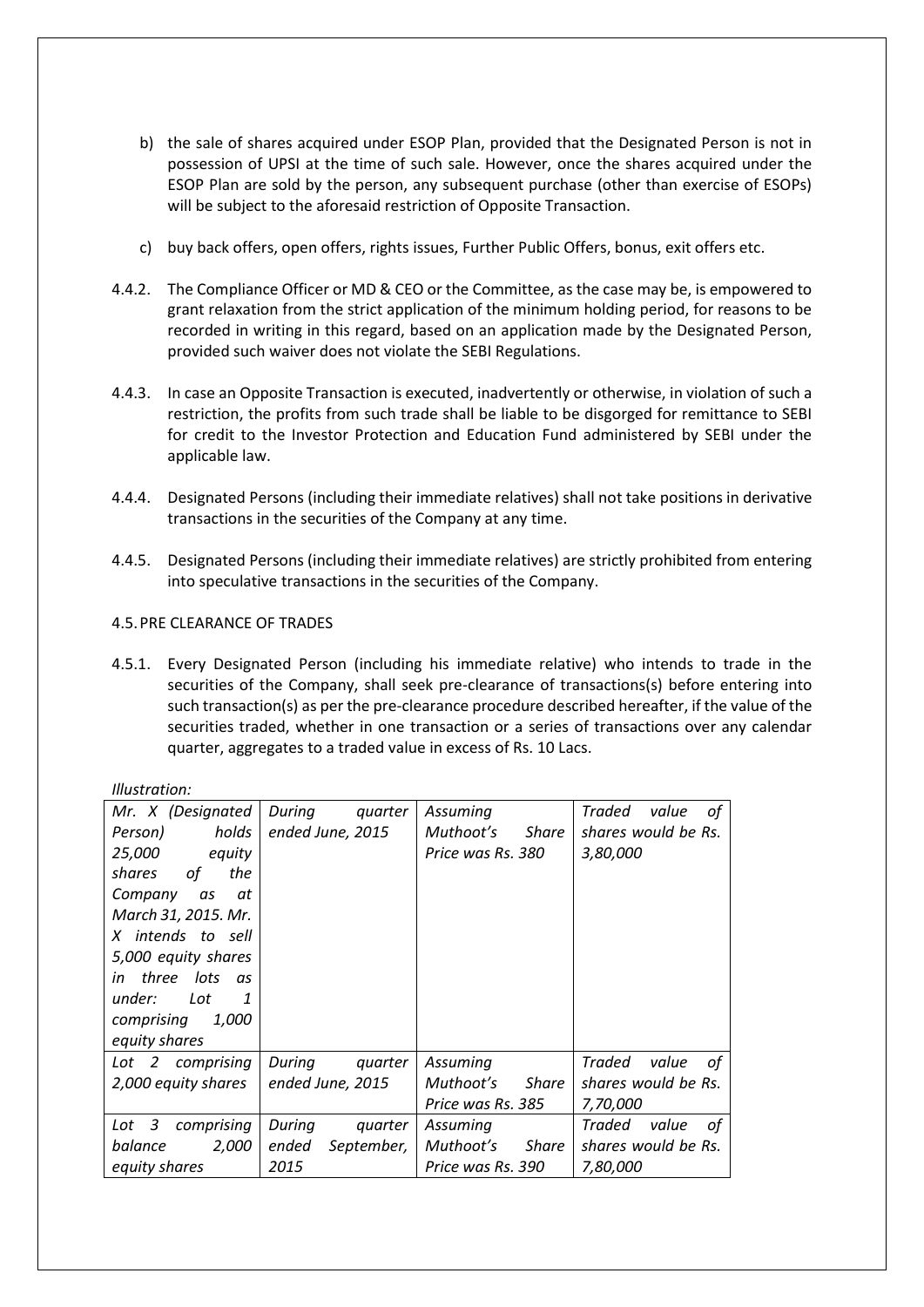*Mr. X need not obtain pre-clearance for selling the first lot (as the traded value does not exceed Rs. 10 Lacs during a calendar quarter). However, before the sale of the second lot of 2,000 shares Mr. X shall pre-clear the transaction as the aggregate traded value of his dealings exceeds the threshold of Rs. 10 Lacs during a calendar quarter.* 

*During the calendar quarter ended September, 2015, Mr. X may execute sale of 2,000 shares in lot 3 without requiring pre-clearance i.e. he can enter into fresh sale transaction(s) provided the traded value of such fresh transaction is upto Rs. 10 Lacs during that quarter, without seeking pre-clearance.*

- 4.5.2. No Designated Person shall apply for pre-clearance of any proposed trade if such person is in possession of unpublished price sensitive information.
- 4.5.3. The authority for pre-clearance of trades shall be as under:

| Trading by following Designated       | Authority for Pre-clearance |  |
|---------------------------------------|-----------------------------|--|
| Persons (including by their           |                             |  |
| immediate relatives)                  |                             |  |
| Directors/Promoters                   | The Committee               |  |
| <b>Members of Executive Committee</b> | MD & CEO                    |  |
| <b>Compliance Officer</b>             | MD & CEO                    |  |
| <b>Other Designated Persons</b>       | <b>Compliance Officer</b>   |  |

- 4.5.4. The approval shall be granted within 7 (seven) trading days or such further time from the date of acknowledgement of application for pre-clearance. In exceptional circumstances, approval may not be given if there are reasons to believe that the proposed transaction is on the basis of possession of any unpublished price sensitive information. There shall be no obligation to give reasons for any withholding of approval.
- 4.5.5. Designated Persons who seek pre-clearance shall execute the trade(s) in respect of securities of the Company within 7 (seven) trading days from the date of the approval for pre-clearance or such shorter period as may be specified in the pre-clearance approval. If the transaction is not executed within the time specified in the pre-clearance approval, the person shall, after complying with clause no.4.5.8. below, pre-clear the transaction again for executing the trade.
- 4.5.6. Designated Persons who have dealt in the securities of the Company after obtaining preclearance as aforesaid, shall within 2 (two) trading days of such trading, inform the actual details of their transaction(s) to the Compliance Officer.
- 4.5.7. Designated Persons who have not traded in the securities of the Company after obtaining preclearance shall within 2 (two) trading days from the last date accorded for trading in the preclearance approval, inform to the Compliance Officer about his/her decision of not trading in the securities.
- 4.5.8. Designated Persons (including their immediate relatives) trading in the securities of the Company below or at the threshold limit specified in para 4.5.1 shall within 2 (two) trading days of such trading inform to the Compliance Officer details of the trading.
- 4.6.DISCLOSURE AND REPORTING REQUIREMENTS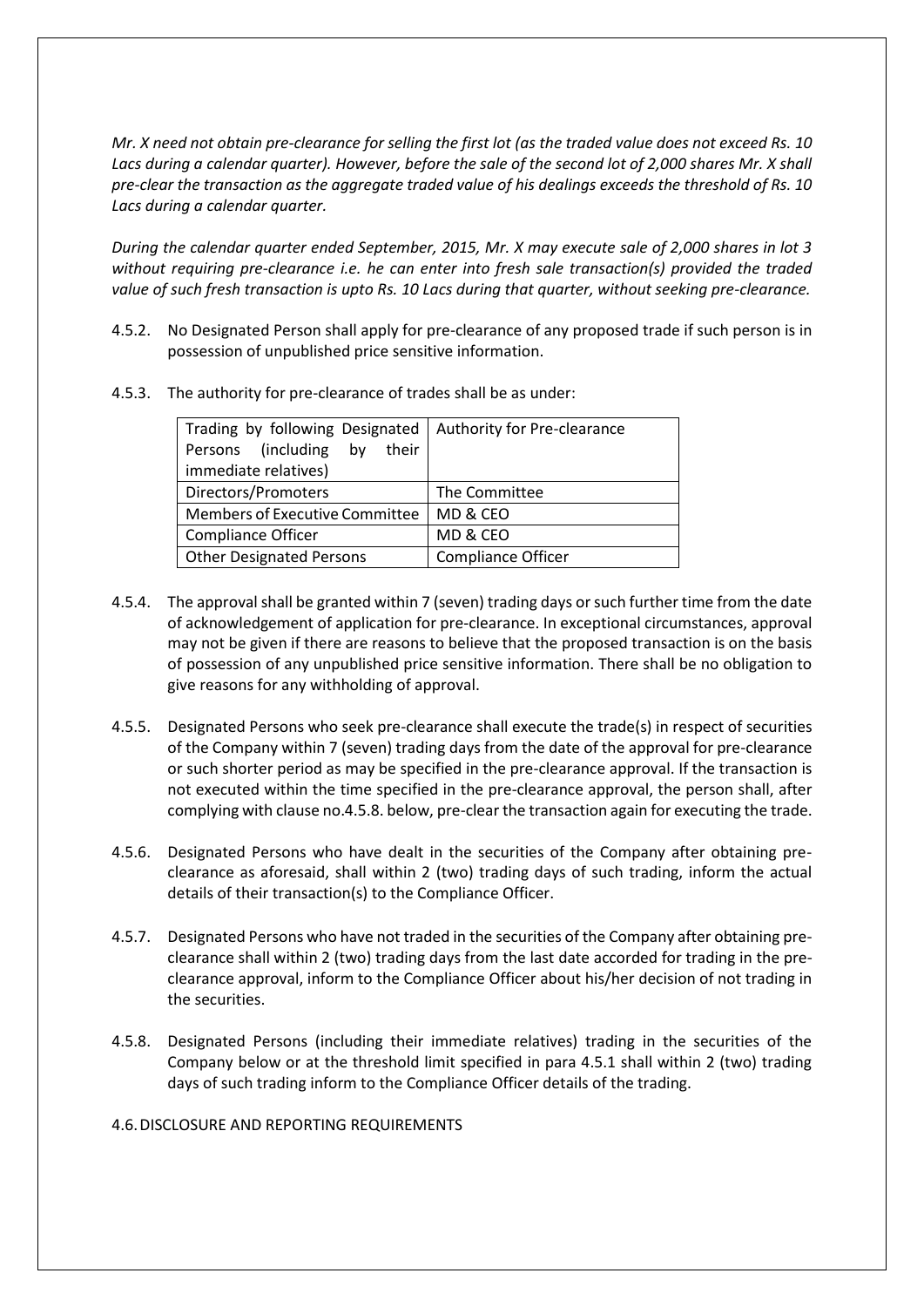Disclosures required to be made under this Rules or SEBI (PIT) Rules shall include those relating to the trading by such person's immediate relatives and by any other person form whom such person takes trading decisions.

## 4.6.1. INITIAL DISCLOSURE

- 4.6.1.1. Any person who becomes a Designated Person, or a member of Promoter Group shall disclose the following to the Compliance Officer, as on the date of becoming a Designated Person, within 30 (thirty) days of his/her so becoming a Designated Person.
- 4.6.1.1.1. His/her Permanent Account Number, contact details, educational institutions of graduation and name of the past employer(s);
- 4.6.1.1.2. Name, Permanent Account Number or any other identifier authorized by law and contact details of his/her immediate relatives;
- 4.6.1.1.3. Name, Permanent Account Number or any other identifier authorized by law and contact details of persons with whom he/she shares a material financial relationship and
- 4.6.1.1.4. the number of securities of the Company held by him/her and his/her immediate relatives.

The term "material financial relationship" shall mean a relationship in which one person is a recipient of any kind of payment such as by way of a loan or gift from a designated person during the immediately preceding 12 (twelve) months, equivalent to at least 25% of the annual income of such designated person but shall exclude relationships in which the payment is based on arm's length transactions.

### 4.6.2. CONTINUAL DISCLOSURE

- 4.6.2.1. Every Designated Person and member of Promoter Group shall affirm to the Compliance Officer, the details given by him as per 4.6.1 on an annual basis within 30 (thirty) days after the close of the financial year.
- 4.6.2.2. Every Designated Person and member of Promoter Group shall inform to the Compliance Officer of any change in the details given by him stated above under clause 4.6.1.1 or clause 4.6.2.1 within 30 (thirty) days of such change.
- 4.6.2.3. Every Designated Person and member of Promoter Group of the Company shall disclose to the Company, in the format prescribed under the SEBI Regulations, the number of such securities acquired or disposed of within two (2) trading days of such transaction if the value of the securities traded, whether in one transaction or a series of transactions over any calendar quarter, aggregates to a traded value in excess of Rupees Ten (10) Lacs.

For avoidance of doubt, it is clarified that the disclosure obligation under Clause 4.6.2.3 is in addition to the pre-clearance obligation and disclosure obligation set out in Clause 4.5.

### 4.6.3. DISCLOSURE BY OTHER CONNECTED PERSONS

The Compliance Officer may at his discretion require any other Connected Person or Deemed to be Connected Person to make disclosures of holdings and trading in securities of the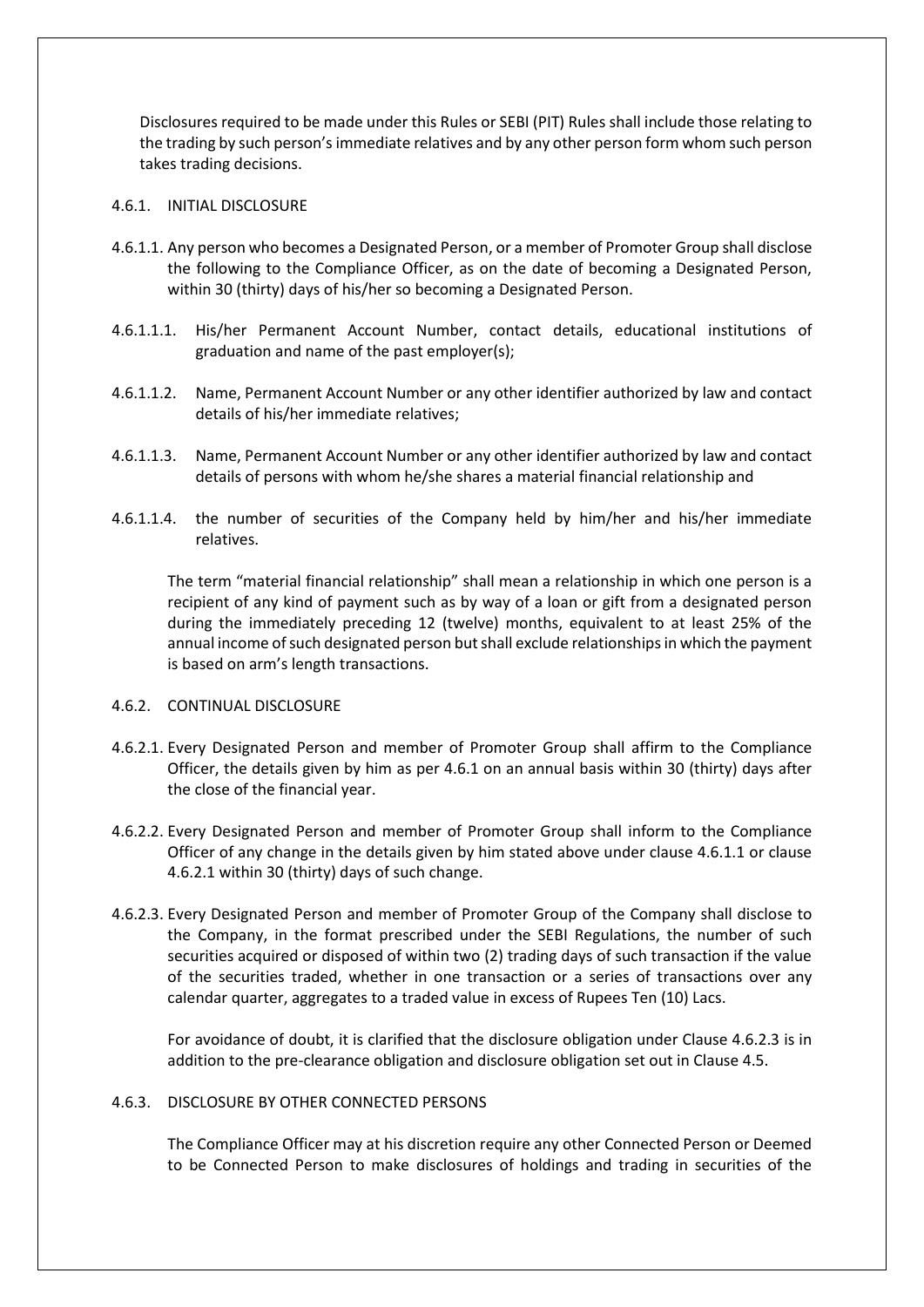Company in such form and at such frequency as he deems fit in order to monitor compliance with these Rules and the SEBI Regulations.

- 4.6.4. The disclosures to be made by any person under Clause 4.6 shall include those relating to trading by such person's immediate relatives, and by any other person for whom such person takes trading decisions.
- 5. TRADING PLANS
- 5.1.The SEBI Regulations contain provisions enabling an Insider to formulate trading plan(s) and present it to the Compliance Officer pursuant to which trades may be carried out on his behalf in accordance with such plan. The provisions enable the formulation of a trading plan by an Insider to enable him to plan for trades to be executed in future.
- 5.2.The provision intends to give an option to persons who may be perpetually in possession of UPSI and enabling them to trade in securities in a compliant manner.
- 5.3.Insiders desiring to formulate Trading Plan(s) may do so in accordance with the provisions of the SEBI Regulations.
- 6. COMPLIANCE OFFICER
- 6.1.In addition to the duties provided under the SEBI Regulations and the Rules, the Compliance Officer shall have the following duties/powers:
- 6.1.1. The Compliance Officer shall report to the Board and in particular to the Chairman of the Committee at such frequency as may be required by the Board.
- 6.1.2. The Compliance Officer shall promptly bring to the notice of the Board of Directors any instances of violation under the Rules.
- 6.1.3. The Compliance Officer shall maintain all records under these Rules and the SEBI Regulations for a minimum period of five (5) years.
- 6.1.4. The Compliance Officer shall notify the Stock Exchanges within two (2) trading days of receipt of disclosure or becoming aware of any trading in the securities of the Company by any Designated Person(s) including their immediate relatives in excess of the thresholds prescribed under clause 4.5.1
- 6.1.5. The Compliance Officer shall assist all employees in addressing any clarifications regarding SEBI Insider Regulations and these Rules.
- 6.1.6. The Compliance Officer shall ensure that prohibited period is intimated to all concerned at least 24 hours before the commencement of the said period.
- 6.1.7. The Compliance Officer shall promptly inform SEBI of any instances of violation of the SEBI Regulations after consultation with the Committee.

# 6.2.ALTERNATE COMPLIANCE OFFICER

6.2.1. During the temporary absence of the Compliance Officer, the Committee or the MD & CEO may appoint/ designate any other person to be an 'Alternate Compliance Officer' who shall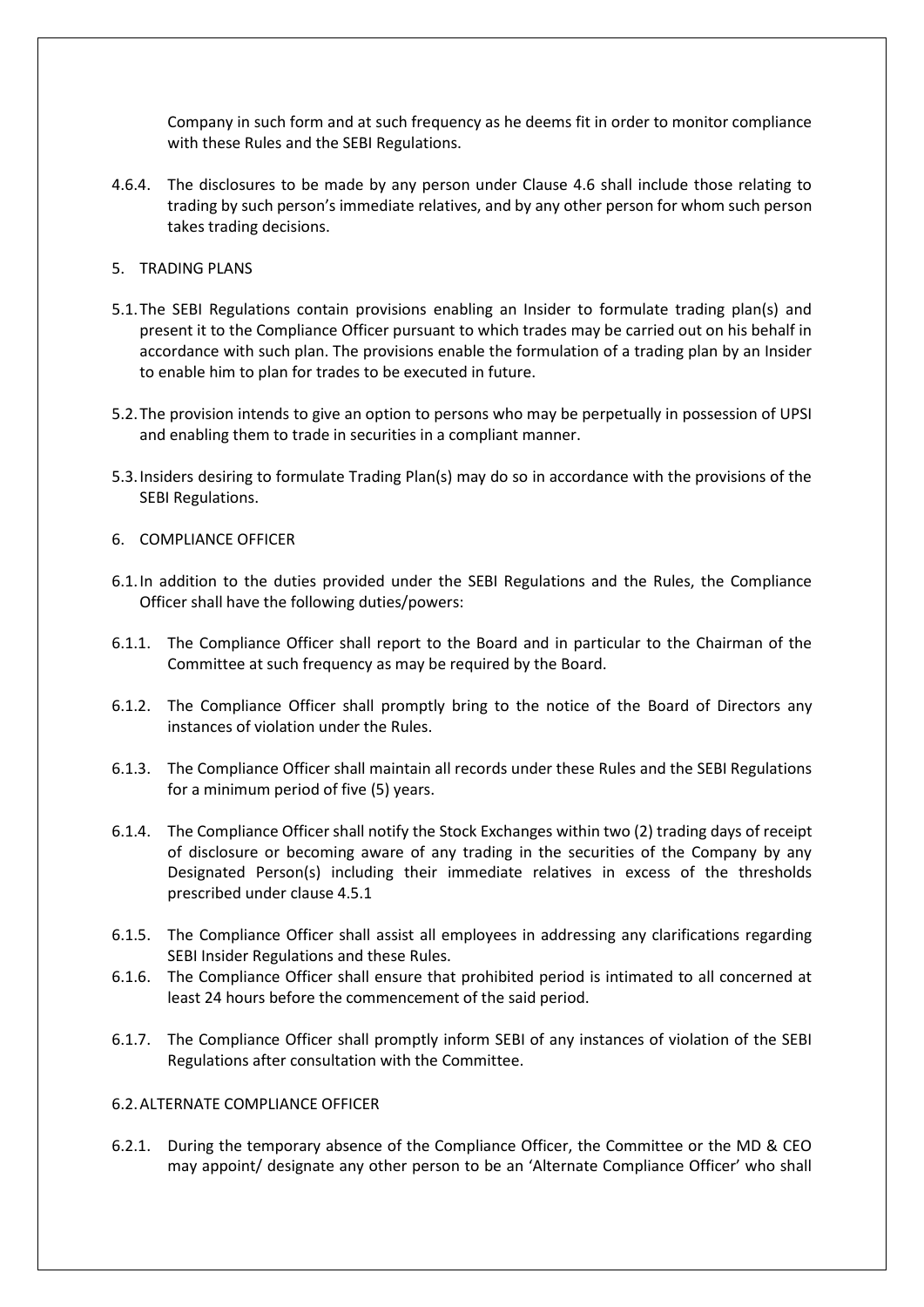act as the Compliance Officer for the purpose of these Rules and the SEBI Regulations, during such temporary absence of the Compliance Officer.

7. CODE OF FAIR DISCLOSURE AND CONDUCT

### 7.1.DISCLOSURE OF UPSI

- 7.1.1. Disclosure/dissemination of any UPSI shall be done promptly by, unless otherwise stated under the SEBI Regulations, the Compliance Officer or the Chief Financial Officer in consultation with the MD & CEO, ("Authorised Person") to the Stock Exchanges and posting of the UPSI on the website of the Company and/ or otherwise making it generally available.
- 7.1.2. The Authorized Person shall ensure prompt public disclosure of UPSI that would impact price discovery no sooner than credible and concrete information comes into being in order to make such information generally available.
- 7.1.3. The Authorized Person shall ensure uniform and universal dissemination / disclosure so as to avoid selective disclosure.
- 7.1.4. No UPSI shall be shared with any person unless the information is made generally available i.e. only public information can be shared.
- 7.1.5. In absence of the Authorized Person, such person as may be authorized by the MD & CEO or the Committee shall discharge the duties of the Authorized Person as stated under Rules 7.1.1. to 7.1.4.
- 7.2.PROCEDURE FOR RESPONDING TO ANY QUERIES ON NEWS REPORTS/REQUESTS FOR VERIFICATION OF MARKET RUMOURS BY REGULATORY AUTHORITIES
- 7.2.1. The Authorized Person shall give an appropriate, fair and prompt response to the queries on news reports or requests for verification of market rumours by regulatory authorities.
- 7.2.2. As and when necessary, the Authorized Person shall make appropriate public announcement with respect to market rumours.
- 7.2.3. The Authorized Person shall make a prompt dissemination of UPSI that gets disclosed selectively, inadvertently or otherwise, to make such information generally available.
- 7.2.4. In absence of the Authorized Person, such person as may be authorised by the MD & CEO, shall discharge the duties of the Authorized Person as stated under Rules 7.2.1. to 7.2.3.

### 7.3.DEALING WITH ANALYSTS/INSTITUTIONAL INVESTORS/MEDIA

- 7.3.1. Only the following persons are authorised to attend a meeting or interact with analysts/researchers, institutional and other investors or the media or any investor relations conference, on behalf of the Company:
	- (i) Managing Director, Whole Time Directors and Non-executive Directors
	- (ii) Executive Directors
	- (iii) Chief Financial Officer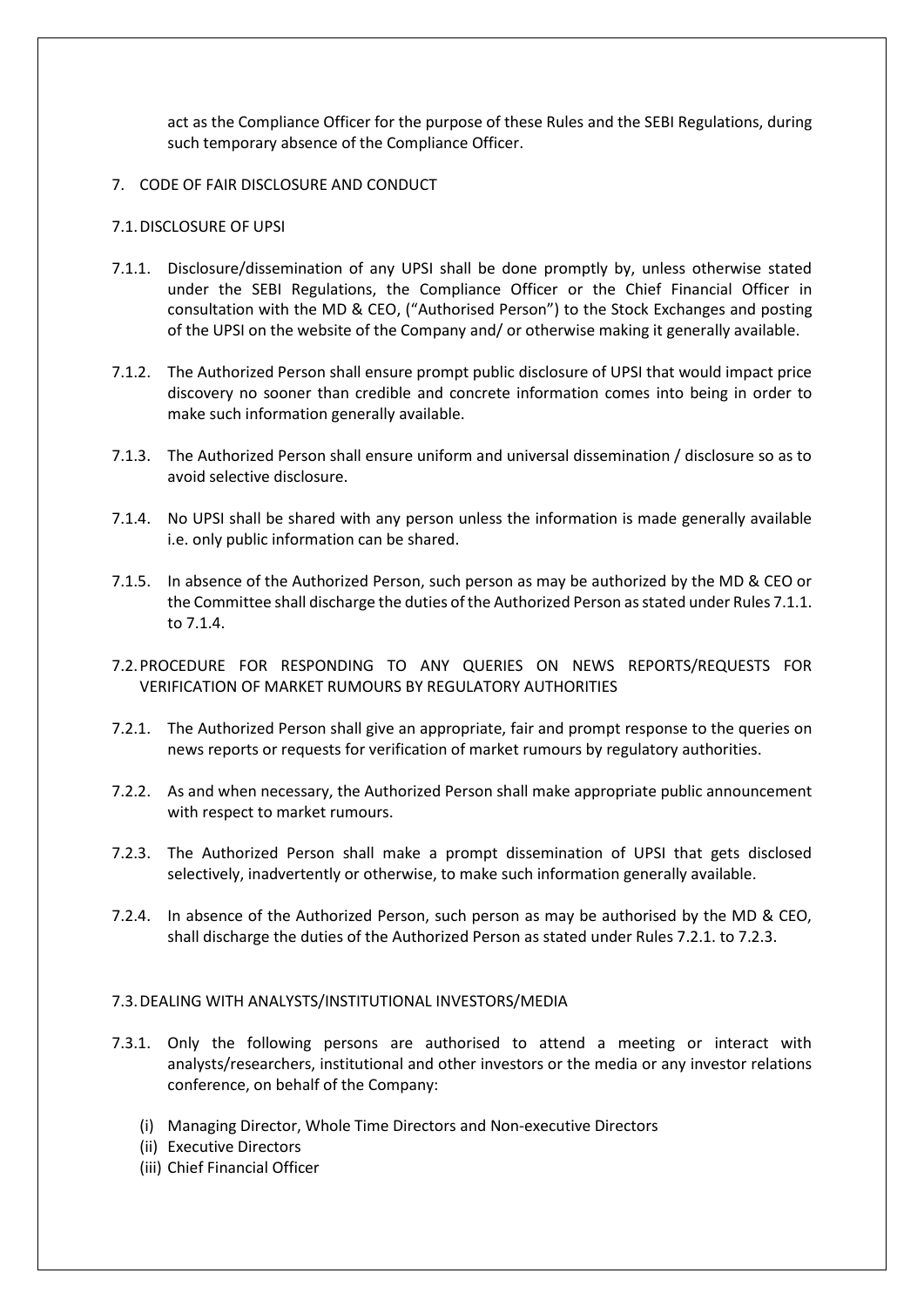- (iv) Chief General Manager
- (v) Head Investor Relations
- (vi) Head Corporate Communication
- (vii)Any employee in the General Manager grade and above with the permission of Managing Director and CEO.
- 7.3.2. Any meeting or interaction with analysts/researchers, institutional and other investors or the media or any investor relations conference shall be conducted in a manner that only information that is generally available is provided at such meetings/interactions. No UPSI shall be disclosed at such meetings/interactions. If any UPSI is accidentally disclosed, the person responsible may immediately inform the Authorized Person of the same. Such UPSI shared with the analysts/researchers, etc. shall be simultaneously made generally available in consultation with the Authorized Person.
- 7.3.3. Any such interaction/discussion at such meetings / conferences may be preferably recorded through proceedings of the meeting or a transcript of the interaction with the analysts/researchers, institutional investors or other investors or media or in any other suitable manner.
- 7.3.4. If unanticipated questions which are price sensitive are raised during the meeting, such questions shall be noted and a considered response shall be given only after consulting the Authorized Person. The concerned employee, to whom the question has been posed, shall inform the Authorized Person in stating the queries and proposed response.
- 7.3.5. The Authorized Person may issue a press release/transcript or post relevant information on the Company's website immediately after analyst meet. Simultaneously, such information shall also be sent to the Stock Exchanges where any UPSI is disclosed.
- 7.4.POLICY FOR DETERMINATION OF LEGITIMATE PURPOSE
- 7.4.1. DETERMINATION OF LEGITIMATE PURPOSE:
- 7.4.1.1. For the purpose of these Rules and the SEBI Regulations, sharing of UPSI in furtherance of Legitimate Purpose shall include sharing of UPSI in the ordinary course of business of the Company by an Insider with the following (including but not limited to), provided that such sharing has not been carried out to evade or circumvent the prohibitions of these Rules or the SEBI Regulations:

Customers, suppliers, merchant bankers, legal advisors, auditors, insolvency professionals or other advisors.

- 7.4.2. NOTICE OR CONFIDENTIALITY / NON-DISCLOSURE AGREEMENT:
- 7.4.2.1. Any person in receipt of UPSI in furtherance of a legitimate purpose shall be considered as an insider for the purpose of these Rules and the SEBI Regulations
- 7.4.2.2. The Designated Persons and Employees, sharing UPSI in furtherance of legitimate purposes, shall issue a due notice or enter into a confidentiality / non-disclosure agreement with such insider to maintain confidentiality of the UPSI in compliance with these Rules and the SEBI Regulations.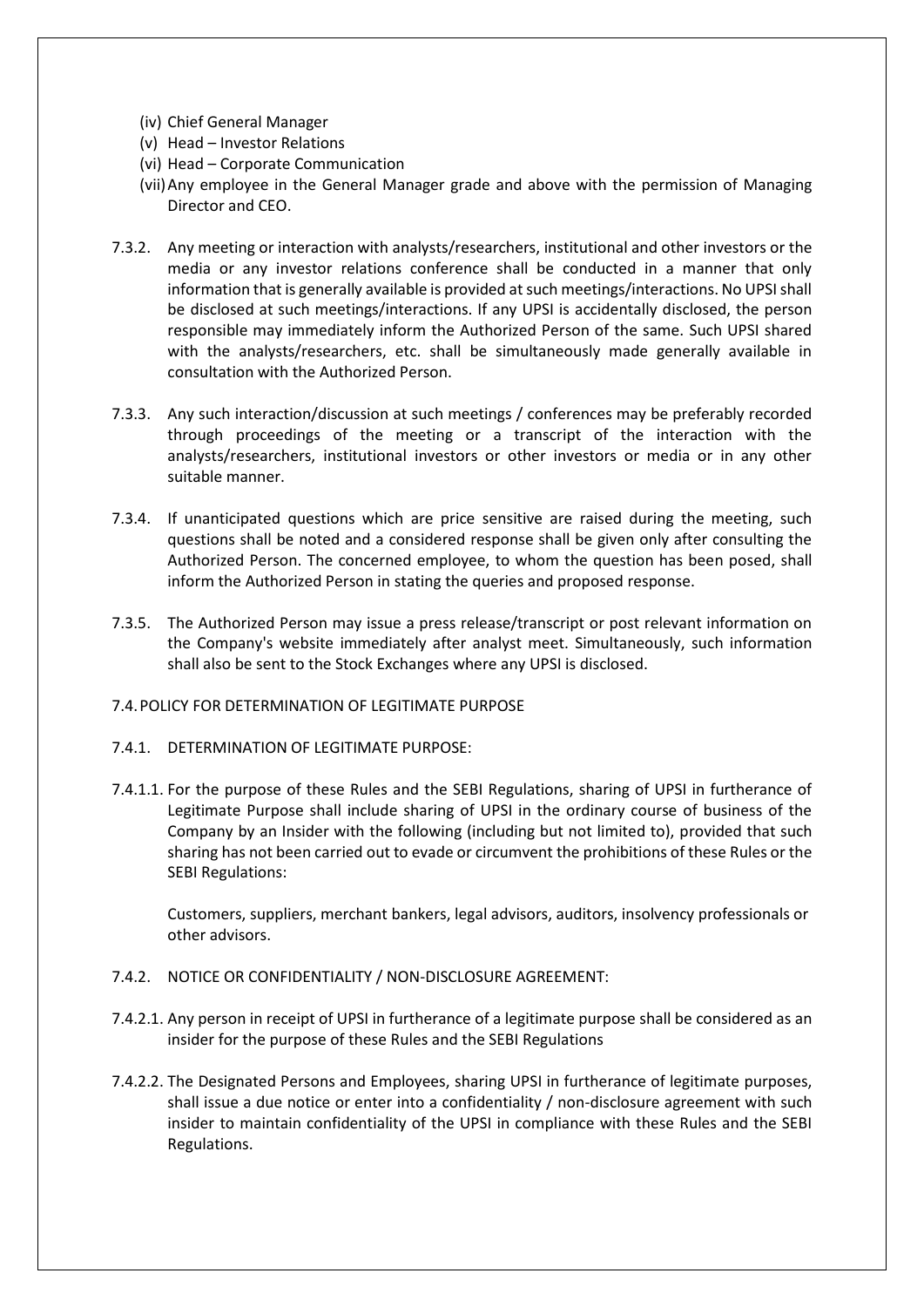# 7.4.3. DIGITAL DATABASE OF RECIPIENTS OF UPSI:

- 7.4.3.1. The Designated Persons and employees, sharing UPSI in furtherance of legitimate purposes, shall inform to the Compliance Officer, the Name and Permanent Account Number or such other identifier authorized by law or such other details, as may be required, of such persons or entities with whom UPSI is shared under these Rules.
- 7.4.3.2. The details so obtained shall be maintained in a digital database with adequate internal controls and checks, such as time stamping, audit trails, etc. to ensure non-tampering of the database.

# 8. CHINESE WALL PROCEDURES

- 8.1.All Designated Persons must maintain the confidentiality of all UPSI coming into their possession or control. To comply with this confidentiality obligation, the Designated Persons shall not:
	- (i) pass on any UPSI to any person directly or indirectly by way of making a recommendation for the trading in the securities of the Company; or
	- (ii) disclose UPSI to their family members, friends, business associates or any other individual, or
	- (iii) discuss UPSI in public places, or
	- (iv) disclose UPSI to any Employee who does not need to know the information for discharging his or her duties, or
	- (v) recommend to anyone that they may undertake trading in the securities of the Company while being in possession, control or knowledge of UPSI, or
	- (vi) be seen or perceived to be trading in the securities of the Company on the basis of UPSI.
- 8.2.Files containing UPSI shall be kept secure under lock and key. Computer files must have adequate security of login and password etc. All Designated Persons must follow the guidelines for maintenance of electronic records and systems as may be prescribed by the Compliance Officer from time-to-time in consultation with the person in charge of the information technology function. Each department shall nominate a member of the department who shall be responsible to ensure compliance with this clause.

# 9. PENALTY FOR CONTRAVENTION

# 9.1.ACTION BY THE COMPANY

- 9.1.1. An Insider who deals in the securities in contravention of the provisions of these Rules, shall be guilty of insider trading.
- 9.1.2. Any violation under these Rules shall attract disciplinary action by the Company.
- 9.1.3. An Insider who violates the provisions of these Rules or SEBI Regulations shall be liable to following penal/disciplinary actions by the Company: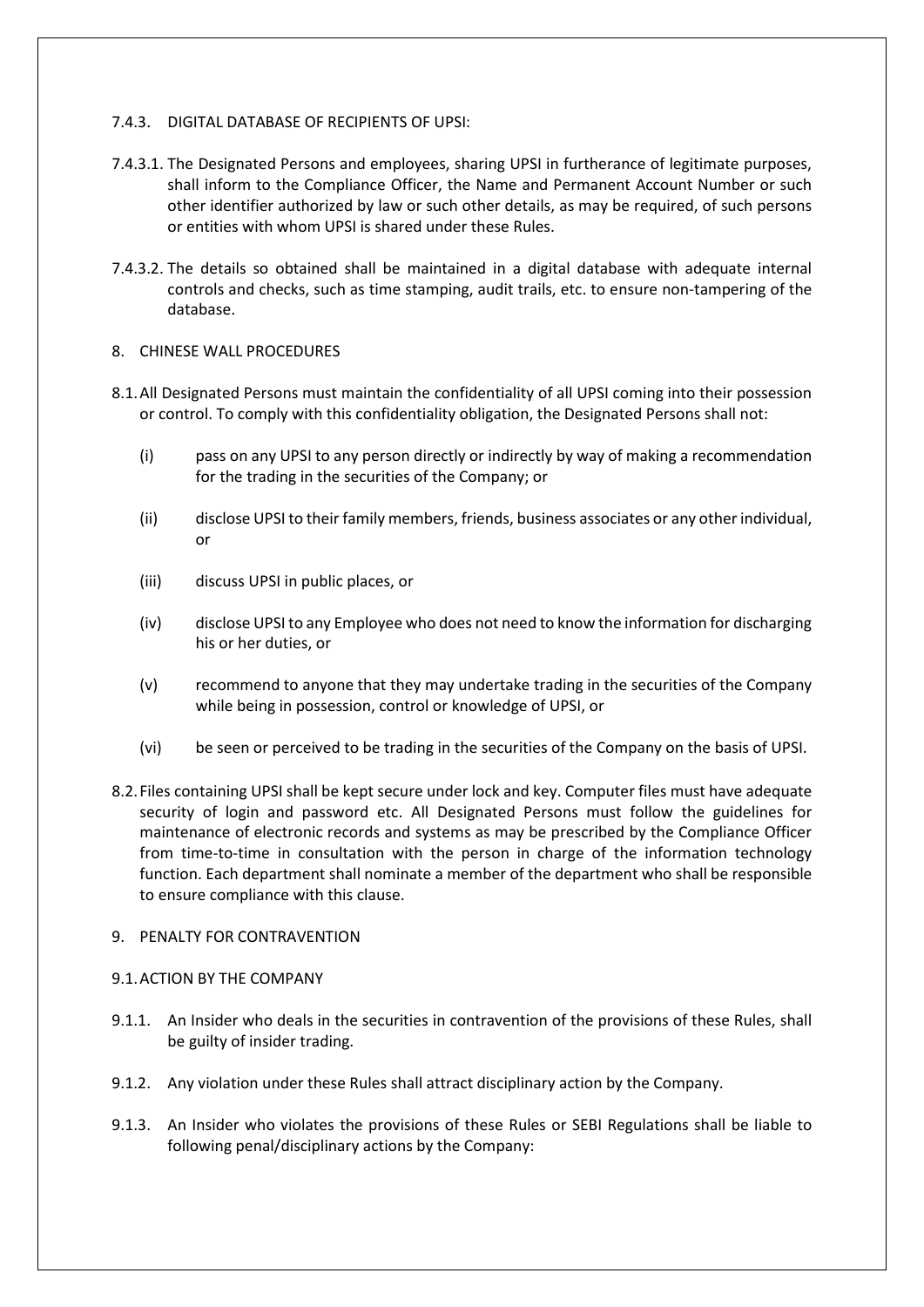| SI.            | Categories of Non-Compliances                             | Penal/ Disciplinary Actions that    |
|----------------|-----------------------------------------------------------|-------------------------------------|
| No.            |                                                           | may be taken by the Board of        |
|                |                                                           | <b>Directors</b>                    |
| Α              | <b>Substantive Non-Compliances:</b>                       |                                     |
| 1              | <b>Trading during Prohibited Period</b>                   | An amount up to the higher of the   |
| $\overline{2}$ | Trading on the basis of UPSI                              | following:                          |
| 3              | Undertaking Opposite transactions/<br>Derivative          |                                     |
|                | <b>Transactions</b>                                       | two times the amount of gain        |
| 4              | Making recommendation directly or indirectly on the       | made or loss avoided or             |
|                | basis of UPSI                                             |                                     |
| 5              | Communication of UPSI in violation of these Rules or the  | Rs.1,50,000 and / or                |
|                | SEBI Regulations.                                         |                                     |
| 6              | Trading without seeking pre-clearance of trades           | Termination from service.           |
| B              | Procedural Non-Compliances:                               |                                     |
| $\mathbf{1}$   | Non Reporting/Delayed reporting of transactions           | Warning Notice for the first        |
|                | required to be reported post trading.                     | instance of non-compliance. For     |
|                |                                                           | every repeated $act - a$ fine up to |
|                |                                                           | Rs. 25,000.                         |
| C              | Any other Non - Compliances                               | Penalty as decided by the Audit     |
|                | (e.g. Sharing of UPSI without issuing due notice or a due | Committee, based<br>the<br>on       |
|                | notice or enter into a confidentiality agreements, Delay  | circumstances of each case          |
|                | in filing of Initial/continual disclosures etc.)          |                                     |

- 9.1.4. In addition to the above penalties/actions, the Insider who violates these Rules, shall be liable for such other disciplinary action by the Company which may include salary freeze, suspension, recovery, claw back, ineligibility for future participation in employee stock option plans, stock appreciation rights, etc.
- 9.1.5. The above actions of Company will be without prejudice to any civil or criminal action that the regulatory authorities may initiate against such the defaulting Insider.
- 9.1.6. All cases of Substantive Non-Compliances as defined in clause 9.1.3.(A), Procedural Non-Compliances as defined in 9.1.3.(B) and any other Non-Compliances as defined in 9.1.3.(C) hereinabove involving any Insider, other than cases referred to in clause 9.1.9., hereinafter, shall be reported to the Board of Directors and the Board of Directors shall adjudicate all such matters involving the Designated Person(s), other than those referred to in clause 9.1.9.
- 9.1.7. Board of Directors may levy penalty within the specified limits and it may take appropriate disciplinary/remedial action against the defaulting Insider and the decision of and the action taken by Board of Directors shall be final and binding upon the defaulting Insider.
- 9.1.8. All cases of Substantive Non-Compliances as defined in clause 9.1.3.(A) and Procedural Non-Compliances as defined in 9.1.3.(B) and any other Non-Compliances as defined in 9.1.3.(C) hereinabove involving the following persons shall be reported to and adjudicated by the Board of Directors which may levy penalty within the specified limits and/or take appropriate disciplinary/remedial action against the defaulting Insider and decision of the Board of Directors shall be final and binding upon such person:
	- i. Promoter
	- ii. Director or KMP
	- iii. Senior management personnel